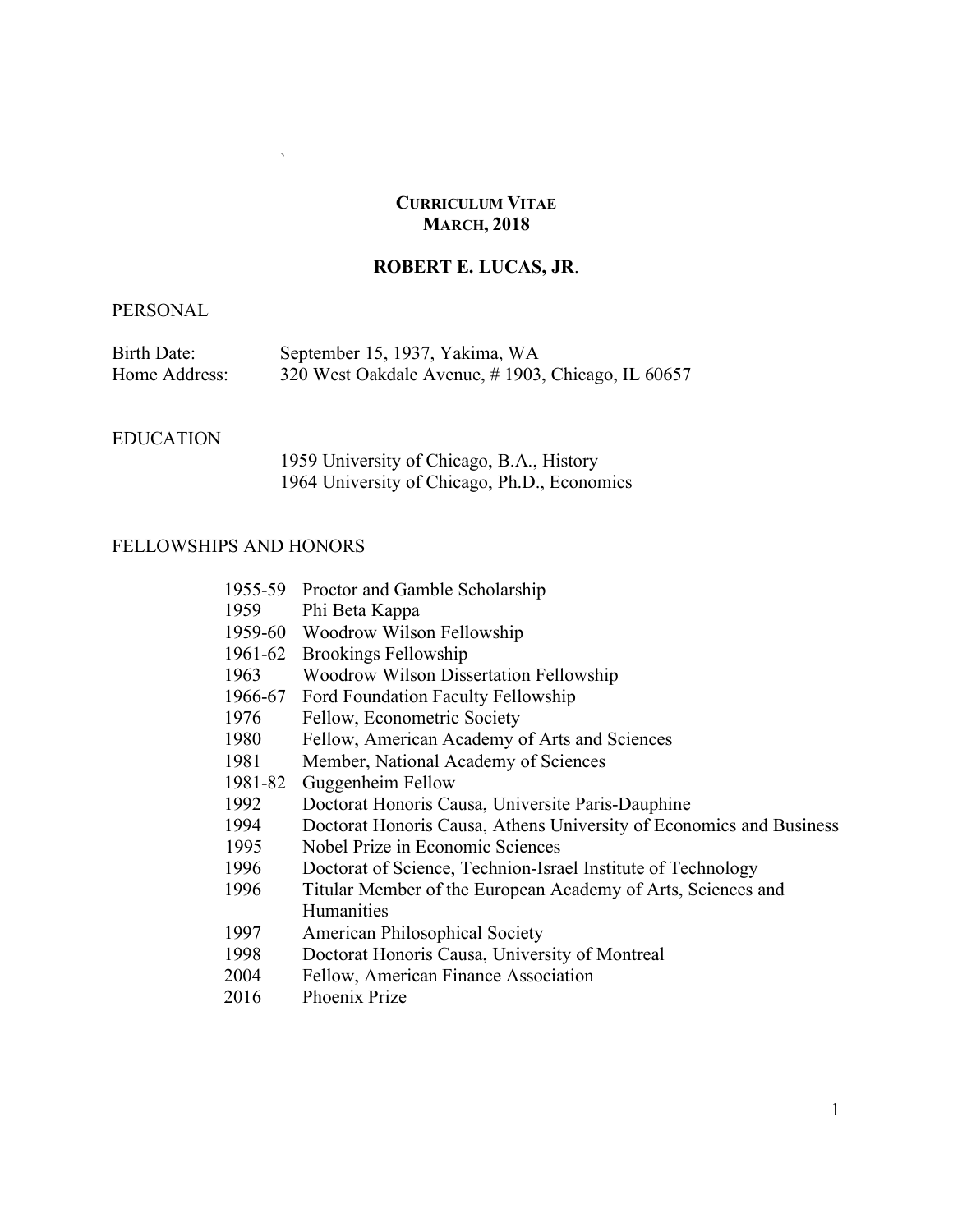## EMPLOYMENT

- 1963-67 Assistant Professor of Economics, Carnegie Institute of Technology
- 1967-70 Associate Professor of Economics, Carnegie-Mellon University
- 1970-74 Professor of Economics, Carnegie-Mellon University
- 1974-75 Ford Foundation Visiting Research Professor of Economics, University of Chicago
- 1975-80 Professor of Economics, University of Chicago
- 1981-82 Visiting Professor of Economics, Northwestern University
- 1980- John Dewey Distinguished Service Professor of Economics, University of Chicago

## PROFESSIONAL SERVICE

| 1975-83   | Vice-Chairman, Department of Economics, University of Chicago |
|-----------|---------------------------------------------------------------|
| 1986-88   | Chairman, Department of Economics, University of Chicago      |
| 1972-78   | Associate Editor, Journal of Economic Theory                  |
| 1977-81   | Associate Editor, Journal of Monetary Economics               |
| 1988-2002 | Editor, Journal of Political Economy                          |
| 1980-82   | Member, Executive Committee, American Economic Association    |
| 1982-84   | Member, Council, Econometric Society                          |
| 1987      | Vice-President, American Economic Association                 |
| 1991-95   | Member, Council, American Academy of Arts and Science         |
| 1997      | President, Econometric Society                                |
| 2002      | President, American Economic Association                      |
| 2002-08   | Editor, Review of Economic Dynamics                           |

#### BOOKS and CHAPTERS IN BOOKS

"Substitution Between Labor and Capital in U.S. Manufacturing:1929 -1958," unpublished University of Chicago doctoral dissertation.

"Capital-Labor Substitution in U.S. Manufacturing," in A.C. Harberger and M.J. Bailey, eds., *The Taxation of Income from Capital,* Washington: The Brookings Institution, 1969.

"Real Wages, Employment and Inflation," with L.A. Rapping, in E.S. Phelps, et al., *The New Microeconomics in Employment and Inflation Theory,* New York: W.W. Norton, 1970.

*Rational Expectations and Econometric Practice*, co-editor with Thomas J. Sargent, Minneapolis: University of Minnesota Press, 1981.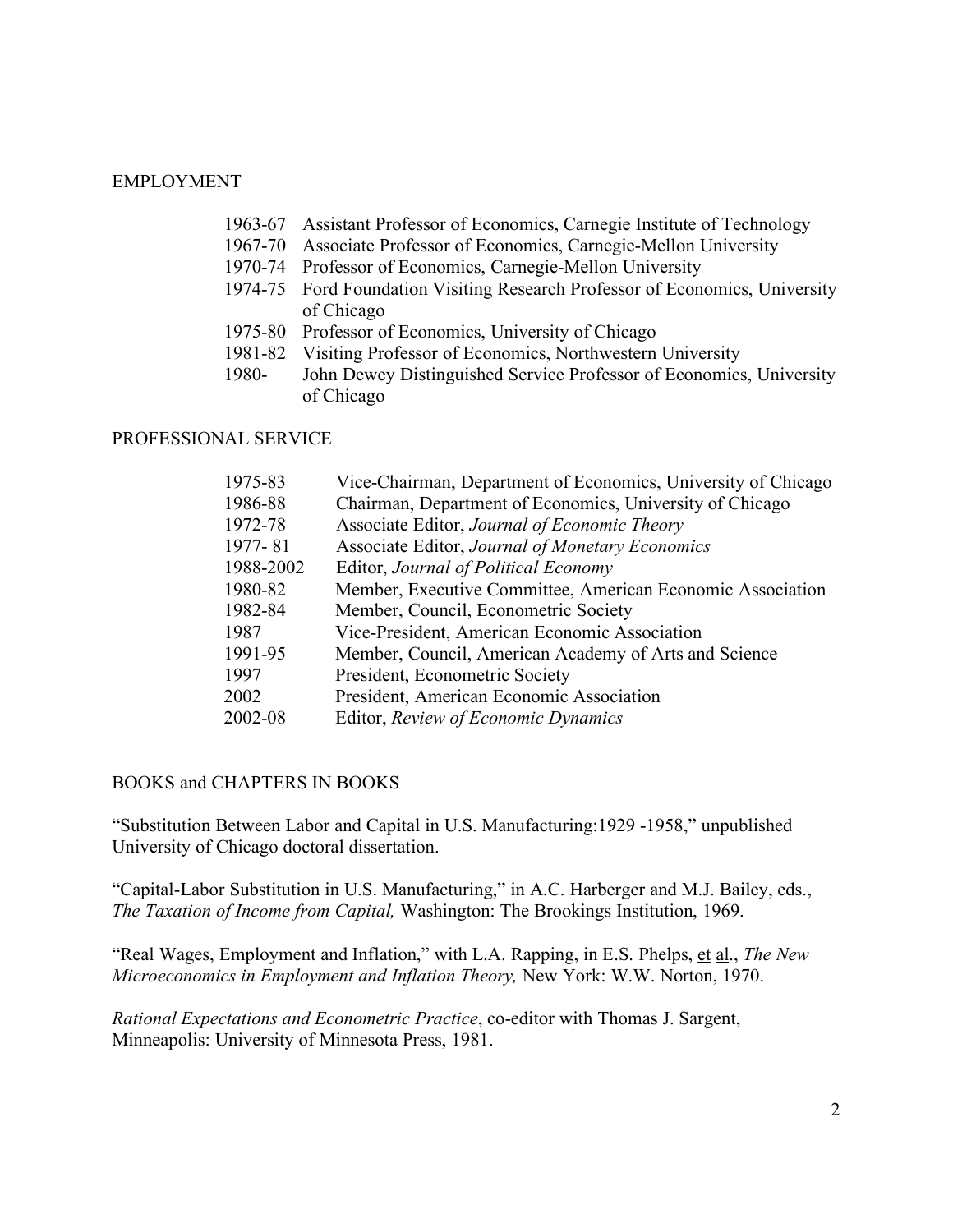Studies *in Business-Cycle Theory,* Cambridge: MIT Press, 1981.

*Models of Business Cycles*, 1985 Yrjo Jahnsson Lectures, Oxford, England: Basil Blackwell.

*Recursive Methods in Economic Dynamics*, with Nancy L. Stokey and Edward C. Prescott, Cambridge: Harvard University Press, 1989.

*Lectures on Economic Growth*. Cambridge: Harvard University Press, 2002.

*Collected Papers on Monetary Theory,* ed., Max Gillman, Harvard University Press, 2013.

"Rules, Discretion, and the Role of the Economic Advisor," in *Rational Expectations and Economics Policy,* NBER (1980): 199-210.

## **ARTICLES**

"Notes on Estimated Aggregate Quarterly Consumption Functions," with Z. Griliches, G.S. Maddala, and N. Wallace, *Econometrica*, 1962.

"Optimal Investment Policy and the Flexible Accelerator," *International Economic Review*, 1967.

"Tests of a Capital-Theoretic Model of Technological Change," *Review of Economic Studies* 34 (1967): 175-189.

"Adjustment Costs and the Theory of Supply," *Journal of Political Economy* 75, (1967): 321 – 334.

"Estimation and Inference for Linear Models in which Subsets of the Dependent Variable are Constrained," with T. McGuire, J. Farley and W. Ring, *Journal of the American Statistical Association*, 1968.

"Real Wages, Employment, and Inflation," with Leonard A. Rapping, *Journal of Political Economy* 77 (1969): 721-54.

"Price Expectations and the Phillips Curve," with Leonard A. Rapping, *American Economic Review* 59 (1969): 342-50.

"Capacity, Overtime and Empirical Production Functions," *American Economic Review* 60 (1970): 23-27.

"Investment under Uncertainty," with Edward C. Prescott, *Econometrica* 39 (1971): 659-81.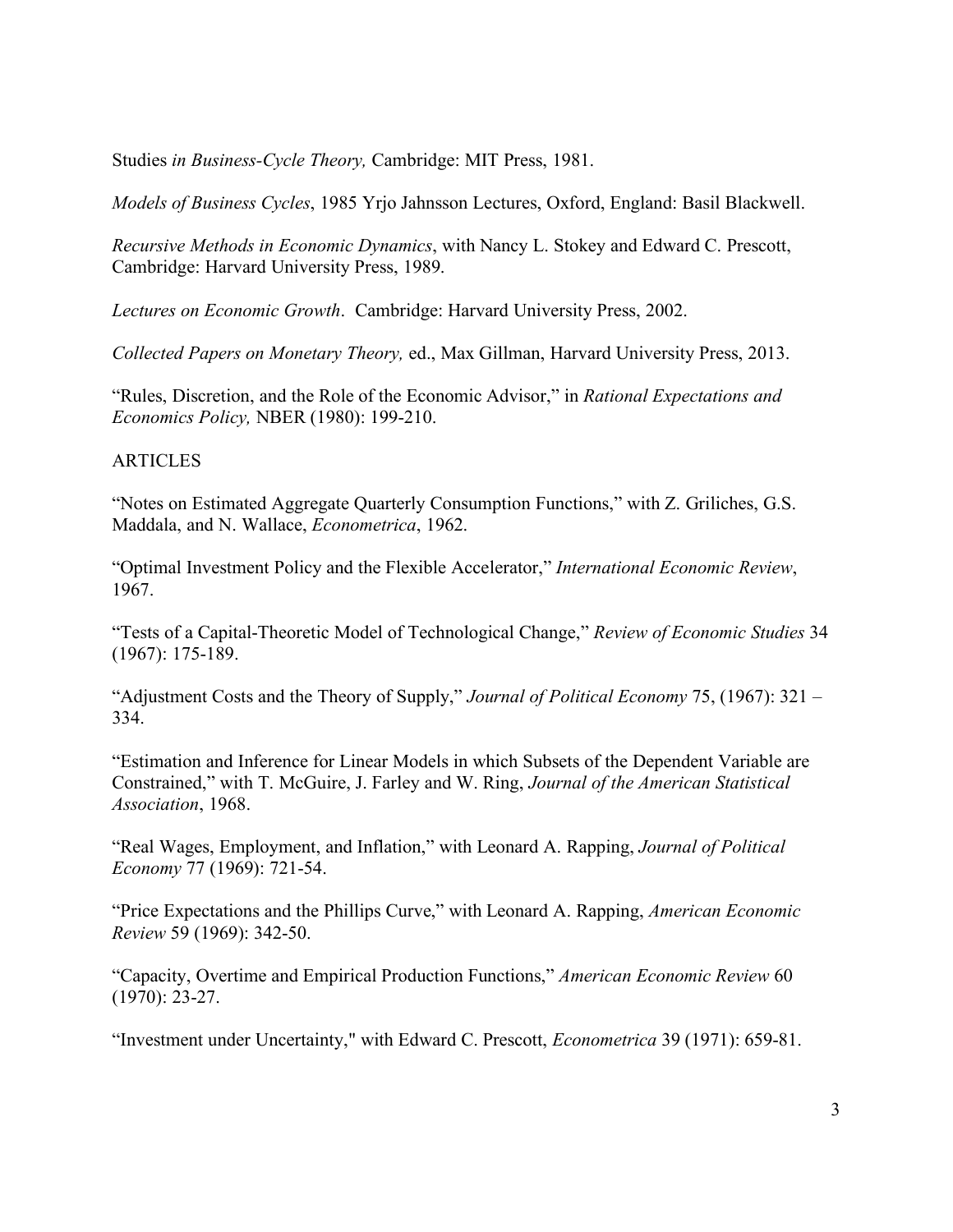"Optimal Management of a Research and Development Project," *Management Science*, 17 (1971): 679-697.

"A Note on Price Systems in Infinite Dimensional Space, with Edward C. Prescott, *International Economic Review* 13 (1972): 416-22.

"Expectations and the Neutrality of Money," *Journal of Economic Theory* 42 (1972): 103-124.

"Unemployment in the Great Depression: Is There a Full Explanation?," with Leonard A. Rapping, *Journal of Political Economy* 80 (1972): 186-91.

"Econometric Testing of the Natural Rate Hypothesis," Otto Eckstein, ed., *The Econometrics of Price Determination Conference*, Washington, 1972.

"Wage Inflation and the Structure of Regional Unemployment: Comment," *Journal of Money, Credit and Banking* 5 (1973): 382-84.

"Some International Evidence on Output-Inflation Trade-Offs," *American Economic Review* 63 (1973): 326-34.

"Some International Evidence on Output-Inflation Tradeoffs: Reply," *American Economic Review* 63 (1973): 326-334.

"Equilibrium Search and Unemployment," with Edward C. Prescott, *Journal of Economic Theory* 7(1974): 188-209.

"An Equilibrium Model of the Business Cycle," *Journal of Political Economy* 83 (1975): 1113- 1144.

"Econometric Policy Evaluation: A Critique," K. Brunner and A. Meltzer, eds., *The Phillips Curve and Labor Markets*, North-Holland, 1975. Carnegie-Rochester Conference Series on Public Policy 1 (1976):19-46.

"Understanding Business Cycles," K. Brunner and A. Meltzer, eds., *Stabilization of the Domestic and International Economy*, North-Holland, 1977. Carnegie-Rochester Conference Series on Public Policy 5 (1977): 7-29, a supplementary series to the *Journal of Monetary Economics*.

"Reply to Muench and Polemarchakis and Weiss," *Journal of Economic Theory* 15 (1977): 351- 352.

"A Report to the OECD by a group of independent experts: A review," *Carnegie-Rochester Conference Series on Public Policy* 11 (1977): 161-168.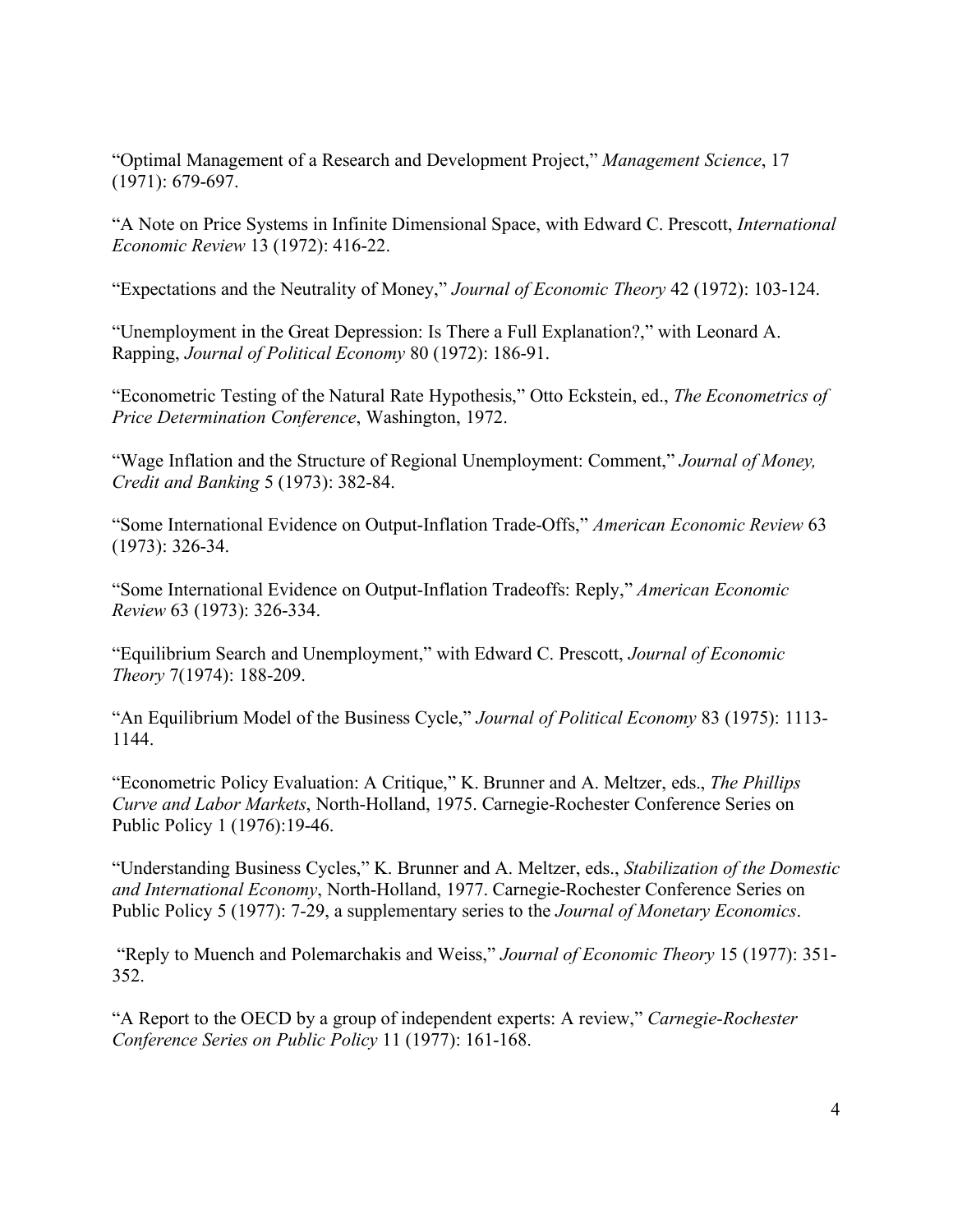"Unemployment Policy," *American Economic Review* 68 (1978): 353-57.

"Asset Prices in an Exchange Economy," *Econometrica* 46 (1978): 1429-1445.

"On the Size Distribution of Business Firms," *Bell Journal of Economics* (1978): 508-23.

"After Keynesian Macroeconomics," with Thomas J. Sargent, *After the Phillips Curve*, Federal Reserve Bank of Boston, Conference Series No. 19: 49-72; reprinted in the Federal Reserve Bank of Minneapolis *Quarterly Review* 3 (1979): 1-6.

"Rules, Discretion and the Role of the Economic Advisor," Stanley Fischer, ed., *Rational Expectations and Economic Policy*, Chicago: University of Chicago Press for the NBER, 1980

"Equilibrium in a Pure Currency Economy," John H. Karaken and Neil Wallace, eds., *Models of Monetary Economics*, Minneapolis: Federal Reserve Bank of Minneapolis, 1980 and *Economic Inquiry* 18 (1980): 203-20.

"Two Illustrations of the Quantity Theory of Money," *American Economic Review* 70 (1980): 1005-14.

"Methods and Problems in Business Cycle Theory," *Journal of Money, Credit and Banking* 12 (1980): 696-715.

"Tobin and Monetarism: A Review Article," *Journal of Economic Literature* 19 (1981): 558-67.

"Interest Rates and Currency Prices in A Two-Country World," *Journal of Monetary Economics* 10 (1982): 335-359.

"Optimal Fiscal and Monetary Policy in an Economy Without Capital," with Nancy L. Stokey, *Journal of Monetary Economics* 12 (1983): 55-93.

Corrigendum, "Expectations and the neutrality of money," *Journal of Economic Theory* 31 (1983): 197-199.

"Optimal Growth with Many Consumers," with Nancy L. Stokey, *Journal of Economic Theory*  32 (1984): 139-171.

"Money in a Theory of Finance." K. Brunner and A. Meltzer, eds., *Essays on Macroeconomic Implications of Financial and Labor Markets and Political Processes*, North-Holland, 1984. *Carnegie-Rochester Series on Public Policy*, Vol. 21, (1984); 9-46.

"Principles of Fiscal and Monetary Policy," *Journal of Monetary Economics* 17 (1986)117-134.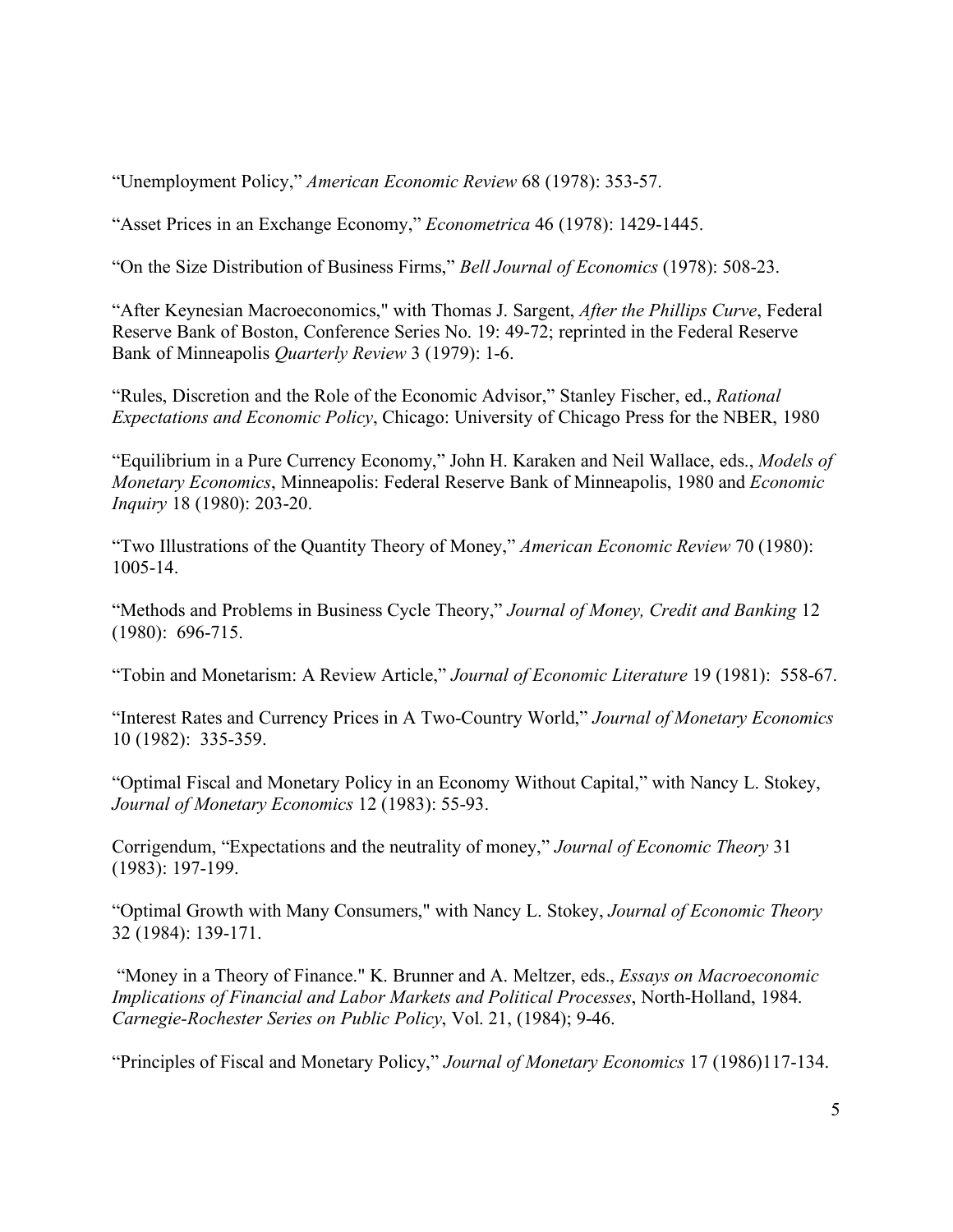"Adaptive Behavior and Economic Theory," *Journal of Business* 59 (1986): S401-S426.

"Money and Interest in a Cash-In-Advance Economy," with Nancy L. Stokey, *Econometrica* 55 (1987): 491-514.

"On the Mechanics of Economic Development," *Journal of Monetary Economics* 22 (1988): 3- 42.

"Money Demand in the United States: A Quantitative Review," *Carnegie-Rochester Conference Series on Public Policy* 29 (1988): 137-167.

"Liquidity and Interest Rates," *Journal of Economic Theory* 50 (1990): 237-264.

"Why Doesn't Capital Flow from Rich to Poor Countries?" *American Economic Review* 80 (1990): 92-96.

"Supply Side Economics: An Analytical Review," *Oxford Economic Papers* 42 (1990): 293-316.

"Money and Interest in a Cash-in-Advance Economy: Reply," with Nancy L. Stokey, *Econometrica*, 60, (1991); 441-42.

"On Efficient Distribution with Private Information," with Andrew G. Atkeson, *Review of Economic Studies* 59 (1992): 427-453.

"On Efficiency and Distribution," *Economic Journal* 102 (1992): 233-247.

"Making a Miracle," *Econometrica* 61 (1993): 251-272.

"Review of Milton Friedman and Anna J. Schwartz's 'A Monetary History of the United States, 1867-1960,'" *Journal of Monetary Economics* 34 (1994): 5-16.

"Comments on Ball and Mankiw," *Carnegie-Rochester Conference Series on Public Policy* 41 (1994): 153-155.

"Efficiency and Equality in a Simple Model of Efficient Unemployment Insurance," with Andrew G. Atkeson,) *Journal of Economic Theory* 66 (1995): 64-88.

"Review of Robert Skidelsky, 'John Maynard Keynes: Hopes Betrayed, 1883-1920,'" and 'John Maynard Keynes: The Economist as Savior,'" *Journal of Modern History* 67 (1995): 914-17.

"Nobel Lecture: Monetary Neutrality," *Journal of Political Economy* 104 (1996); 661-682.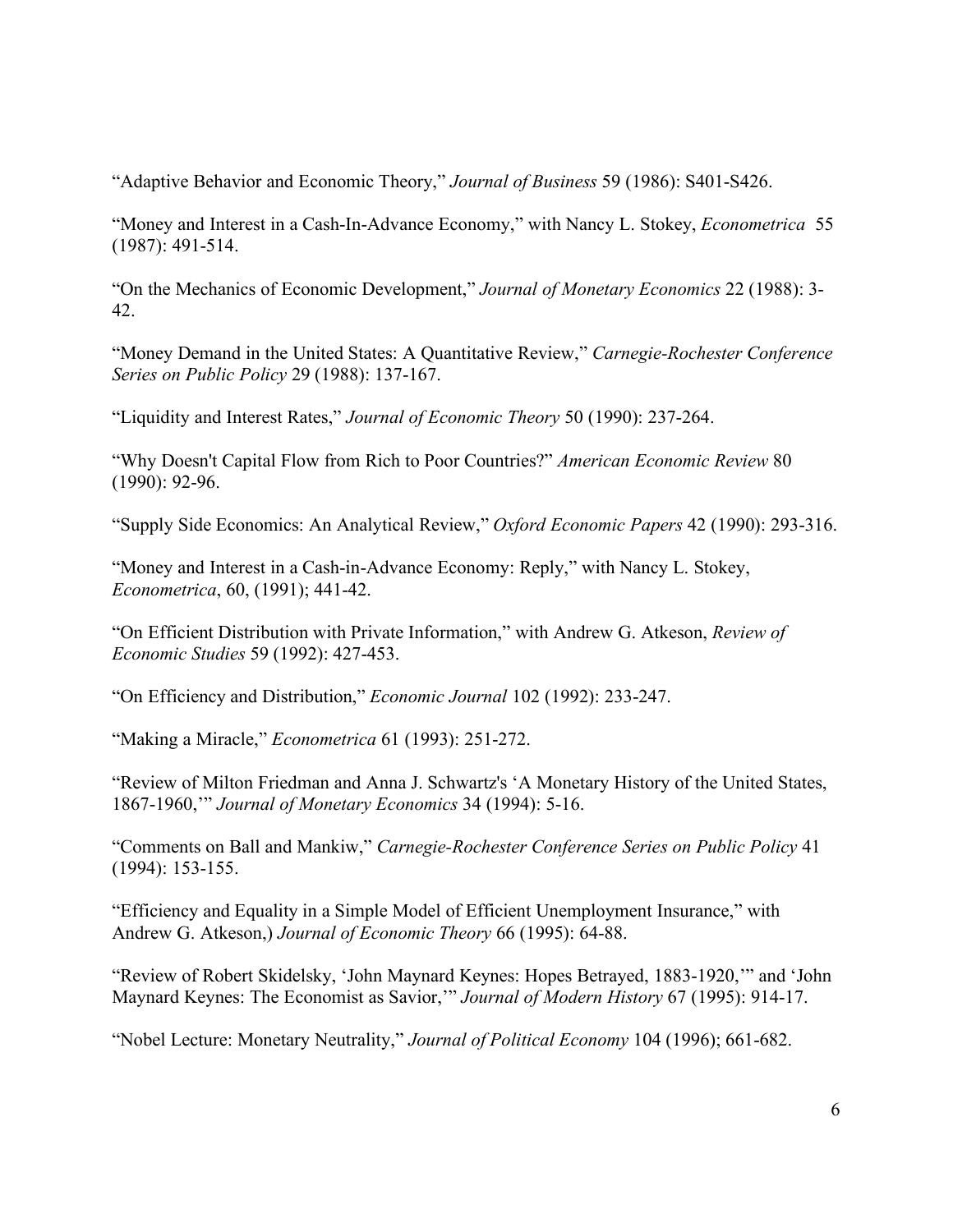"Inflation and Welfare," *Econometrica* 68 (2000): 247-274.

"Some Macroeconomics for the 21st Century," *Journal of Economic Perspectives* 14 (2000): 159-168.

"Externalities and Cities," *Review of Economic Dynamics* 4, (2001): 245-274.

"Interest Rates and Inflation," with Fernando Alvarez and Warren E. Weber, *American Economic Review* 91 (2001): 219-225.

"On the Internal Structure of Cities," with Esteban Rossi-Hansberg, *Econometrica 70 (*2002):1445-1476.

"Macroeconomic Priorities," *American Economic Review* 93 (2003): 1-14.

"Comment on Niall Ferguson, 'British Imperialism Revisited: The Costs and Benefits of Anglobalization,'" *Historically Speaking*, a publication of the Historical Society, April 2003.

"The Industrial Revolution: Past and Future." *The Region*. Federal Reserve Bank of Minneapolis Annual Report, 2003.

"Life Earnings and Rural-Urban Migration," *Journal of Political Economy* 112 (2004): S29-S59.

"Professional Memoir," William Breit and Barry T. Hirsch, eds. *Lives of the Laureates*, Fourth edition, 2004.

"Keynote Address to the 2003 HOPE Conference: My Keynesian Education," *History of Political Economy,* Vol. 36, (2004):12-24.

"Present at the Creation: Reflections on the 2004 Nobel Prize to Finn Kydland and Edward Prescott," *Review of Economic Dynamics*, Vol. 8, (2005): 777-779.

"Handbook of Regional and Urban Economics, Vol. 4: Cities and Geography," *Journal of Economic Geography,* Oxford University Press, Vol. 6 (2006): 91-112.

"Comment on Bruce Mazlish, 'Progress in History,'" *Historically Speaking*, a publication of the Historical Society, 2006.

"General Equilibrium Analysis of the Eaton-Kortum Model of International Trade," joint with Fernando Alvarez, *Journal of Monetary Economics* 54 (2007): 1726-1768.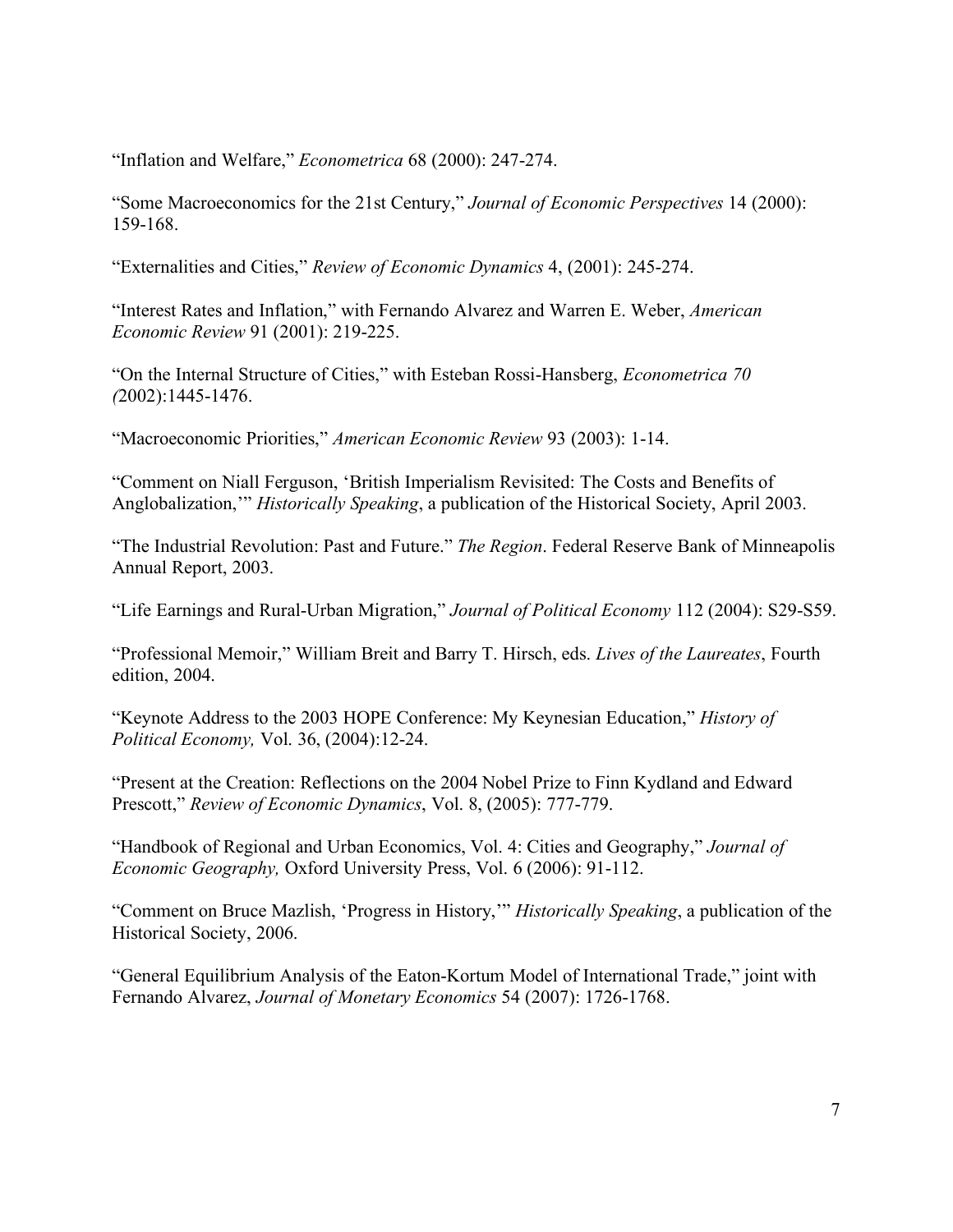"Menu Costs and Phillips Curves," with Mikhail Golosov, *Journal of Political Economy* 115 (2007): 171-199.

"Remarks on the influence of Edward Prescott," *Economic Theory, Society for the Advancement of Economic Theory (SAET)* 32 (2007): 7-11.

"Trade and the Diffusion of the Industrial Revolution," *American Economic Journal: Macroeconomics* 1 (2009): 1-25.

"Ideas and Growth." *Economica* 76 (2009): 1-19. Erratum, *Economica*, 77, (2010): 611-611.

"Liquidity Crises," with Nancy L. Stokey, Economic Policy Paper 11-3 (2011), Federal Reserve Bank of Minneapolis.

"What economists do," *Journal of Applied Economics* 14 (2011): 1-4.

"Glass-Steagall: A Requiem," *American Economic Review* 103 (2013): 43-47.

"Knowledge Growth and the Allocation of Time," joint with Benjamin Moll, *Journal of Political Economy* 122 (2014): 1-51.

"Liquidity: meaning, measurement, management," *Review*, Federal Reserve Bank of St. Louis 96 (2014): 1-51.

"Human Capital and Growth," *American Economic Review* 105 (2015): 85-88.

"On the stability of money demand," with Juan Pablo Nicolini, *Journal of Monetary Economics*, 73(C), (2015); 48-65.

## WORKING PAPERS

"Models of Idea Flows." NBER Working Paper #14135 (2008), joint with Fernando Alvarez and Francisco Buera.

"Idea Flows, Economic Growth, and Trade" NBER Working Paper #19667 (2013), joint with Fernando E. Alvarez and Francisco J. Buera

"Learning, Career Paths, and the Distribution of Wages, with Santiago Caicedo, and Esteban Rossi-Hansberg, NBER Working Paper Series No. 22151 (2016), Cambridge: National Bureau of Economic Research. Forthcoming in "Macroeconomics," *American Economic Journal*